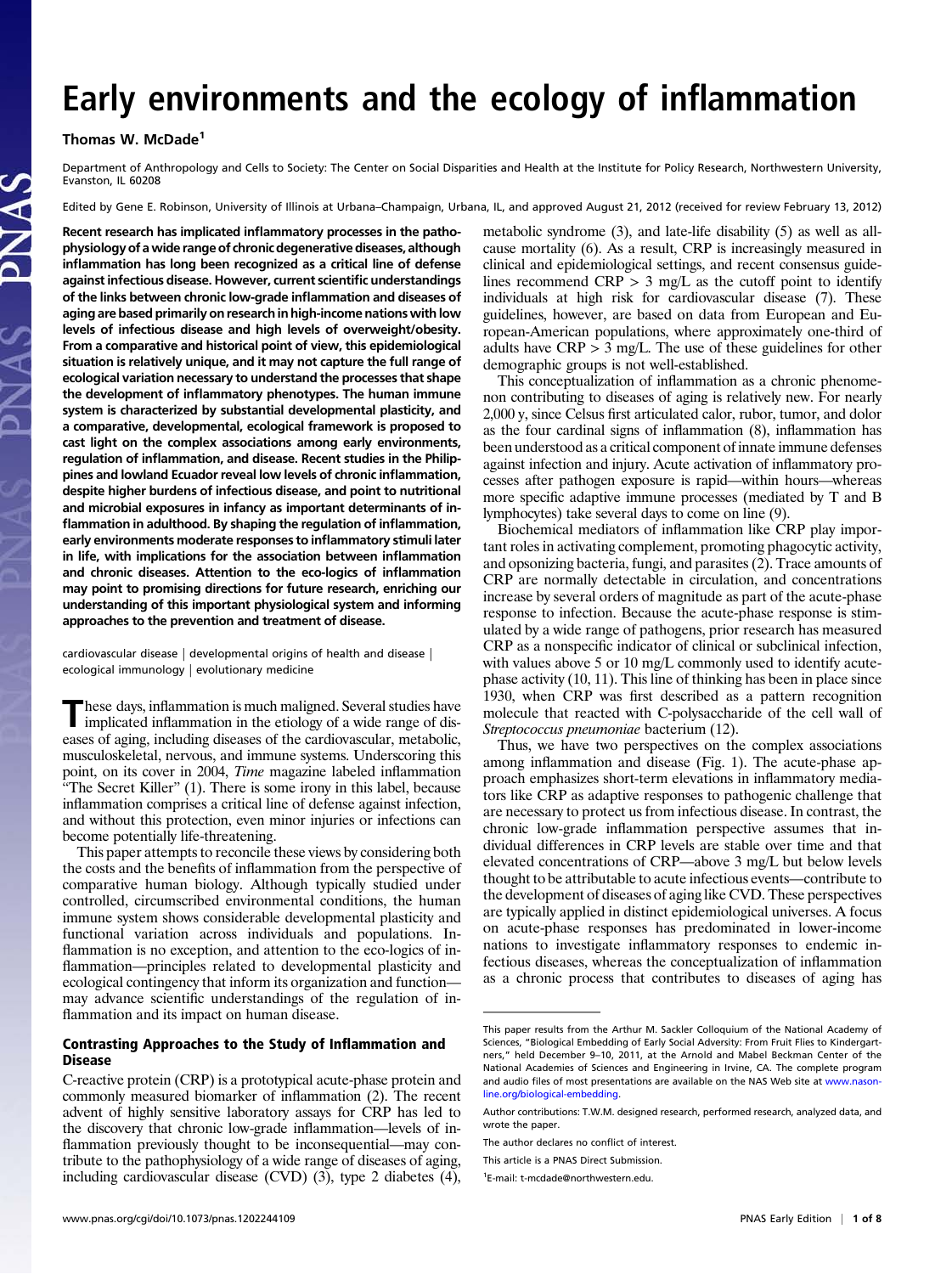

Fig. 1. Hypothetical pattern of CRP production over 8 wk for three individuals according to the acute-phase (Left) and chronic low-grade (Right) approaches to the study of inflammation and disease.

emerged in affluent industrialized settings, where life expectancies are relatively high and burdens of infectious disease are lower.

A more comprehensive understanding of inflammation may be gained by bridging these perspectives. Although the acute-phase and chronic low-grade approaches both focus on inflammation as a critical physiological process with links to disease, they have proceeded as parallel lines of research pursued by distinct teams of investigators in different epidemiological settings with divergent conceptual and empirical goals. Both lines of research have proven productive, but a more convergent approach may cast new light on the range of variation in key inflammatory processes and reveal the origins and implications of this variation.

## Ecological Variation and Developmental Plasticity in the Human Immune System

Inflammation is one part of a larger network of immune defenses, the primary function of which is to provide protection from the ubiquitous bacteria, viruses, and parasites that share our world. The immune system is also centrally involved in cellular renewal and repair, and thus, it plays critical roles in wound healing and protection against cancer. Not unlike the nervous system (13), central aspects of the immune system are relatively undifferentiated early in development, with functional organization and complexity emerging over time through a process of engagement with expectable inputs from the environment. Both systems use developmental processes that learn about the external world, represent this information internally, and calibrate somatic investments in ways that optimize functionality within the constraints of a given environment (14, 15).

Ecological contingency in immune development is seen most clearly in clonal selection, where the process of immune development and maturation depends on interaction with antigens from the environment to adapt an individual's specific lymphocyte repertoire to the local disease ecology (9). However, the context-dependent nature of immune development extends well beyond clonal selection (15). For example, higher burdens of infectious disease in infancy increase the strength of the antibody response to typhoid vaccination in adolescence (16), suggesting a higher overall level of investment in specific immune defenses in high pathogen environments. In addition, low levels of infectious exposure in infancy have been associated with increases in Th2 cytokine production and total IgE concentration (17–19), a pattern of immune development that promotes allergic, atopic, and autoimmune diseases later in life. Research on the hygiene hypothesis has shown repeatedly that microbial exposures in infancy shape the development of immune regulatory networks in ways that are important for limiting immunopathological processes (20, 21), with recent findings pointing to potentially important roles for the human gut microbiota (22).

Prenatal and early postnatal nutritional environments also have lasting effects on human immunity. For example, infants born small for gestational age—indicating a relatively impoverished prenatal nutritional environment—are less likely to respond to vaccination in adolescence, have higher total IgE, and produce lower concentrations of thymopoietin, a thymic hormone important for cell-mediated immunity (16, 18, 23). In addition, slow rates of growth in infancy—likely indicative of inadequate postnatal nutrition—are associated with reduced vaccine responsiveness and thymopoietin production in adolescence (16, 23). These findings build on early research with animal models, showing that undernourished rats give birth to offspring with immune deficiencies that last into adulthood, although the offspring had unrestricted access to food (24, 25).

Psychosocial factors are also an important part of the ecology of human immune function (26, 27). The impact of stress on multiple aspects of immunity is well-established, and it has been investigated primarily in adulthood. The few studies conducted with children and adolescents indicate significant adverse impacts as well (28–30), whereas experimental research with nonhuman primates suggests that maternal stress during pregnancy and maternal separation in infancy have substantial effects on offspring immune function that persist beyond infancy (31, 32). Recently, neglect or abuse in early childhood has been associated with reduced cell-mediated immunity and increased inflammation in adolescence and young adulthood (33, 34). Similarly, low socioeconomic status early in life predicts elevated CRP among adults (35) as well as increased proinflammatory and decreased antiinflammatory gene expression (36).

In sum, emerging evidence shows considerable variation and plasticity in human immune development and function, and it points to aspects of the nutritional, microbial, and psychosocial ecology in infancy and early childhood as important determinants of an individual's immunophenotype. However, current research in biomedical immunology focuses primarily on the cellular and molecular mechanisms coordinating immune defenses using animal models and clinic-based patient populations, and it rarely applies longitudinal, life-course research designs. In contrast, an ecological, developmental approach recognizes that the immune system—like other physiological systems—develops and functions in whole organisms that are integral parts of their surrounding environments (14, 37). To the extent that ecological factors are relevant to inflammatory phenotypes, research on the regulation of inflammation may benefit from such an approach.

#### Early Environments and the Eco-Logics of Inflammation

In terms of human history, people living in contemporary industrialized environments enjoy unprecedented access to caloriedense foods, low demands for physical exertion and energy expenditure, and regimens of sanitation and hygiene that have reduced by orders of magnitude—the frequency and diversity of microbial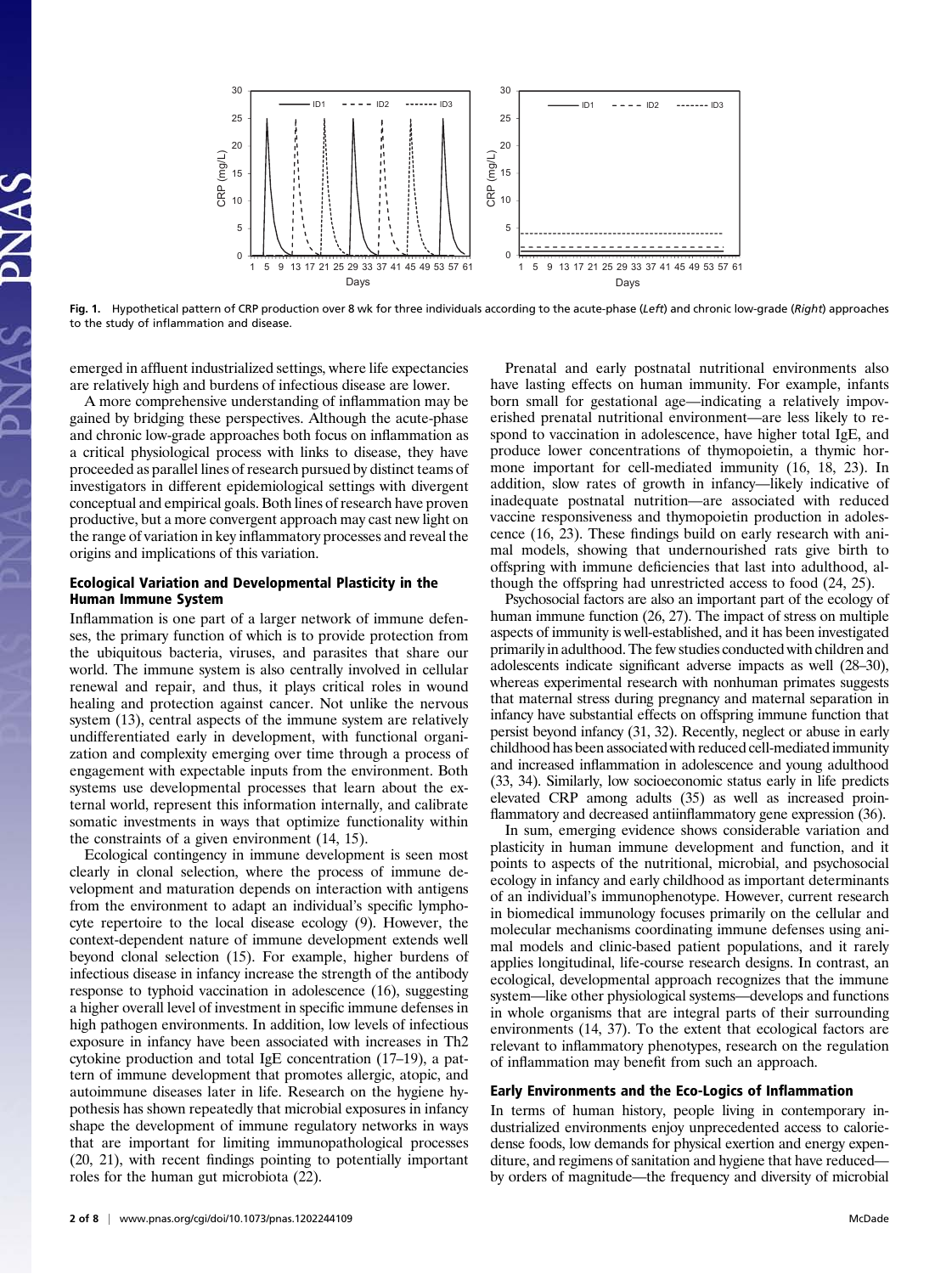exposures (38, 39). In particular, saprophytic mycobacteria, lactobacilli, and many helminthes common in rotting vegetable matter, soil, and untreated water represent disappearing classes of microorganisms that have been part of the human and mammalian environment for millennia and are generally treated as harmless by their hosts (40). Of course, there is substantial heterogeneity in nutritional and microbial environments within contemporary industrialized nations, much of it structured by socioeconomic and geographic factors. However, this heterogeneity is relatively circumscribed compared with the qualitative shifts that have, on average, led to substantial caloric surpluses and reductions in contact with microorganisms.

Because the human immune system evolved in environments with marginal nutritional status and substantially higher levels of microbial exposure, it is reasonable to ask whether overnourished, underinfected industrialized populations capture the full range of variation that is necessary to understand the determinants of inflammatory phenotypes (14, 41, 42). In light of the key role of inflammation in antipathogen defenses and the importance of early environments in shaping the development and function of the human immune system, comparative research across different ecological settings is needed to generate insights into the complex associations among early environments, regulation of inflammation, and disease.

This logic has motivated us to conduct a series of studies in environments with higher levels of infectious disease, including the Philippines and lowland Ecuador. The Philippines is a lower middle-income nation with relatively low but rising rates of overweight/obesity, CVD, and metabolic syndrome (43, 44), and we have drawn on data from the ongoing Cebu Longitudinal Health and Nutrition Survey (CLHNS) to investigate the predictors of inflammation in this environment. Infectious disease continues to account for more than 30% of all mortality in the region, and respiratory infections rank beside ischemic heart disease as the top causes of death (45). Despite an ongoing legacy of infectious disease, one-quarter to one-third of Filipino adults are now overweight or obese (43, 44).

The Ecuadorian Amazon is home to the Shuar, an indigenous group living in small villages across scattered clusters of households that pursues a subsistence strategy based on horticulture, hunting, and fishing (46). Electricity and running water are not available, and the Shuar have very limited access to Western medicines or healthcare. Acute respiratory infection, gastrointestinal illness, and vector-borne disease are the primary sources of morbidity, with rates of mortality caused by infectious disease that are more than five times higher than the United States and Canada (47, 48). In contrast, the cardiovascular and metabolic risk profiles of Shuar adults are relatively favorable compared with adults in industrialized nations (49).

Among young adults in the Philippines (20–22 y), median CRP is exceptionally low at 0.2 mg/L compared with 0.9 mg/L for agematched adults in the United States (50). Plasma samples were analyzed in a clinical facility in the United States using a goldstandard high-sensitivity CRP assay; therefore, differences in laboratory protocols are not likely to account for this discrepancy. Similarly, older women in the Philippines (35–69 y) have higher median CRP at 0.9 mg/L, but this concentration is still substantially lower than 2.02 mg/L, the median CRP for older American women (51). Additionally, in lowland Ecuador, median CRP for adults ages 18–50 y is 0.5 mg/L, despite a prevalence of infectious disease that is even higher than the Philippines (52).

Why do populations with higher burdens of infectious disease seem to have lower baseline levels of CRP? Given that inflammation is an important component of innate immune defenses, this association represents something of a paradox. In the Philippines and Ecuador, adults are relatively thin compared with US adults, and because visceral adipose tissue is an important source of proinflammatory cytokines like IL-6 (53), lower levels of body fatness could account for lower inflammation. This does not seem to

be the case. In our Cebu cohort, median waist circumference for women is 66.5 cm compared with 85.0 cm for young adult women in the United States. However, when we restrict our analysis to women with waist circumferences between 70 and 80 cm—a range of values with substantial overlap across the populations—median CRP for women in Cebu is only 0.3 mg/L compared with 0.7 mg/L for US women (50). We found similar differences in the association between skin-fold thickness and CRP in men across the two populations (skin-fold thickness was the only adiposity variable significantly associated with CRP among men in Cebu). As such, low CRP in the Philippines cannot be explained away by the lower levels of overweight/obesity relative to populations like in the United States. Rather, these results suggest that the relationship between body fat and inflammation may differ across populations.

Similarly, genetic differences are another potential source of variation in CRP within and between populations (54), but they cannot account for lower concentrations of CRP in the Philippines. We recently reported that the frequency and pattern of associations between several SNPs and CRP in young and older adults in the Philippines are consistent with prior research in populations of European ancestry (55, 56). The proportion of explained variance in CRP attributable to direct genetic influences was small (4.8– 5.6%), with evidence that the level of microbial exposure in the household environment moderated the effects of some of these genes. These results suggest that similar genetic influences operate across populations, their influences on inflammation are environmentally contingent, and differences in genetic background are not likely to be primary determinants of low CRP in the Philippines.

Rather, converging lines of evidence point to the potential importance of early environments in shaping inflammatory phenotypes, with implications for population differences in patterns of CRP production in adulthood. Based on prior research showing the importance of nutritional and microbial exposures to immune development in particular, one might hypothesize that these factors



Fig. 2. Association between microbial exposures in infancy and probability of elevated CRP in young adulthood in the Philippines. Results are based on predicted probabilities from the fully adjusted logistic regression models reported in ref. 57. Low and high values for predictors were set as follows: diarrhea (zero to three or more episodes), animal feces exposure (zero to three or more intervals), and born in dry season (no or yes). Original values were retained for other variables in the model.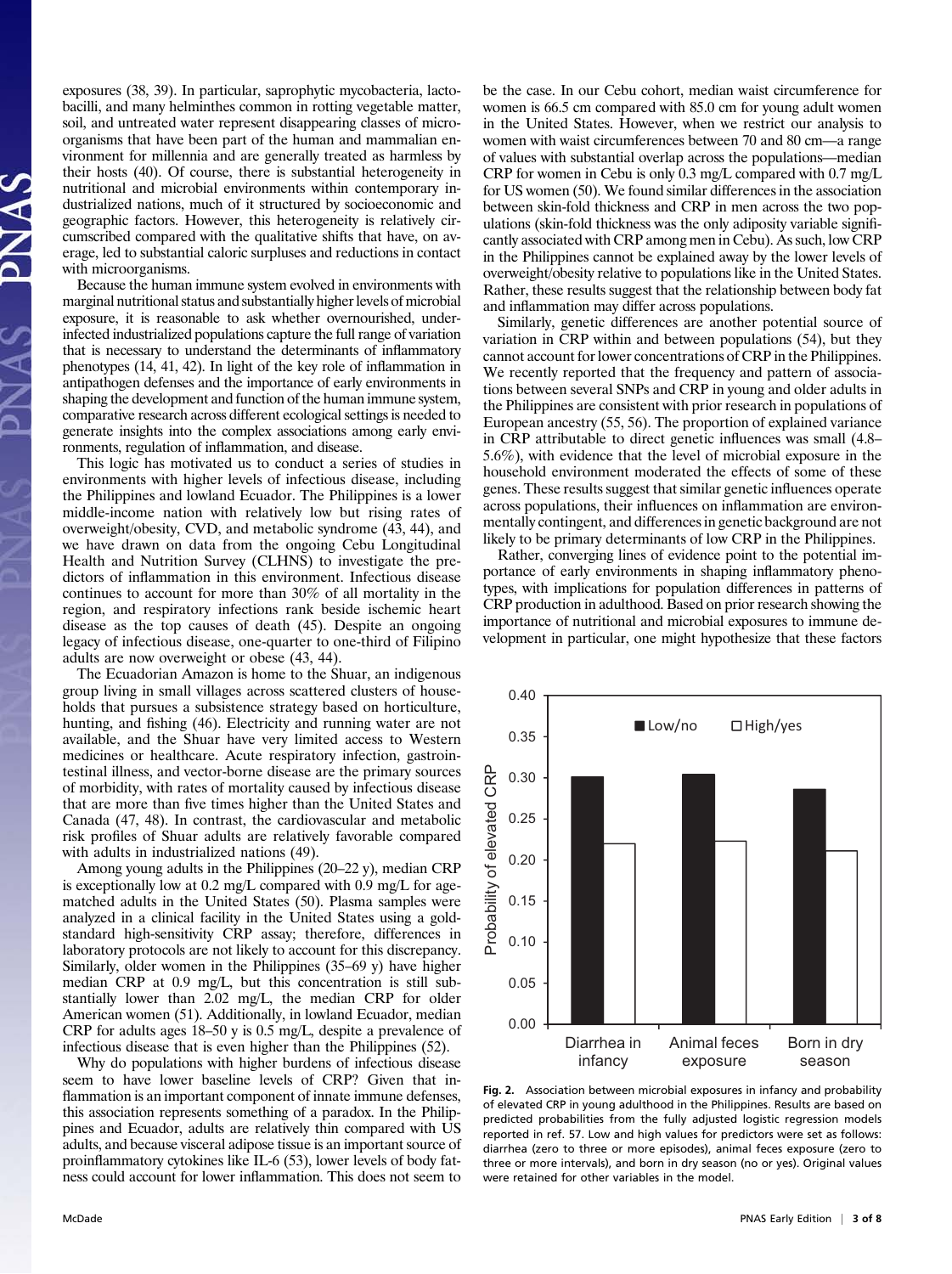are significant predictors of inflammation in adulthood. We find support for this hypothesis within the Philippines, where birth weight is negatively associated with CRP in young adulthood (57), similar to results from other cohorts outside the Philippines (58, 59). However, birth weight is not likely to account for population differences in average CRP concentration between the Philippines and the United States. Because average birth weights in our sample were almost 400 g lower than average birth weights in the United States in 1983 (60), CRP concentrations should be, with all other factors being equal, higher in the Philippines than in the United States.

When the CLHNS began collecting data in the early 1980s, Filipino families in Cebu lived in a wide range of settlements, including rural towns and remote outlying areas as well as dense urban areas with affluent neighborhoods and poorly constructed squatter camps (61). Approximately one-half of the homes in the study had electricity, more than three-quarters of families collected water from an open source, less than one-half of families used a flush toilet, and more than one-half of families had animals (e.g., dogs, chickens, goats, or pigs) roaming under, around, or in the house. The level and intensity of exposure to infectious microbes were relatively high, and episodes of diarrhea were frequent when the cohort was in infancy (62, 63). There was also significant variation in exposure within the sample, because participants were drawn from households across settlement types and the full range of socioeconomic conditions in Cebu. Furthermore, because there is substantial seasonal variation in rainfall that is associated with pathogen transmission and infectious morbidity in Cebu (62, 63), month of birth contributes to additional variation in infectious exposures in infancy. These factors make CLHNS an ideal dataset with which to test the hypothesis that infectious exposures in infancy may have lasting effects on the regulation of inflammation in adulthood.

Support for this hypothesis comes from three distinct measures of infectious exposure in infancy (Fig. 2). Higher levels of animal feces in the home, more frequent episodes of diarrhea, and birth during the dry season each predicted lower CRP as a young adult (57). The magnitude of these associations was substantial. Moving from the highest to the lowest levels of diarrhea morbidity and exposure to animal feces, the probability of elevated CRP increased by a factor 1.4, whereas individuals born in the dry season were one-third less likely to have elevated CRP as a young adult. Births in the dry season were followed by a higher frequency of infectious disease in the first 12 mo than births during other parts of the year, indicating higher levels of microbial exposure in early infancy.

Negative associations between microbial exposures in infancy and inflammation in adulthood are broadly consistent with the hygiene or old friends hypothesis, in which low levels of microbial exposure early in life bias immune development and regulatory processes in ways that increase the likelihood of inflammatory conditions such as allergy, asthma, and autoimmune disease later in life (64–66). Frequent but transient encounters with microbes in the local environment may be important in this process, and/or local environments may influence the structures of resident microbial communities in the human gut and on mucosal and skin surfaces that have lasting effects on immune development (22, 67). The cellular mechanisms underlying these processes are not clear, but they likely involve regulatory T cells and the balance of pro- and antiinflammatory cytokine production and related intracellular signaling pathways (40, 65). Epigenetic modifications to genes involved in these processes represent a viable molecular mechanism through which microbial exposures in infancy may have a durable impact on inflammatory phenotypes (68, 69), particularly because prior research has documented substantial between-individual variation in the methylation status of genes involved in inflammation (70). The developmental and environmental factors contributing to this variation have yet to be explored.



Fig. 3. Conceptual model of the association between microbial exposure in infancy and regulation of inflammation in adulthood. The arrow from infancy through adulthood represents developmental time. Upper applies to environments with higher levels of microbial exposures; Lower describes low-infection, highly hygienic environments.

Conceptually, one might hypothesize that microbial exposures play important roles in the establishment of effective regulatory networks during sensitive periods of immune development in infancy. Less hygienic environments increase the frequency and diversity of microbial inputs, which result in more frequent bouts of acute inflammation (Fig. 3). Repeated activation and deactivation of inflammation promotes the development of more competent regulatory pathways, which can effectively turn inflammation on when it is needed and off when it is not needed. To the extent that these pathways become established and carried forward, inflammatory stressors in adulthood are handled in a similar manner. Inflammatory responses ramp up quickly, and antiinflammatory processes keep the responses under control.

Conversely, more hygienic environments minimize the frequency and intensity of microbial exposures in infancy, limiting opportunities for the activation and deactivation of inflammatory pathways during critical periods of immune development. The result is a more proinflammatory phenotype. When inflammatory stressors are encountered in adulthood, proinflammatory pathways are readily activated, but effective counterbalancing antiinflammatory regulatory networks are not in place to prevent overblown, lingering, or chronic levels of activity.

It seems reasonable to conclude that a tightly regulated inflammatory system would confer substantial advantages over a less responsive system. Infectious threats to self are confronted quickly and effectively with a robust response, but collateral damage to self is minimized by actively down-regulating responses after resolution. Like many other experience-based neural and physiological systems (13, 71, 72), active engagement with the environment during critical stages of development is necessary to achieve this functional state. In the case of immune/inflammatory systems, microbial exposures seem to be important, expectable inputs that have been a normal part of the human environment for millennia. Natural selection could not anticipate the highly sanitized, low-infectious disease environments currently inhabited by humans in affluent industrialized settings, and a poorly educated immune system may be the result.

## Support for an Eco-Logical Model of Inflammation

Is there an eco-logic to inflammation? Do principles related to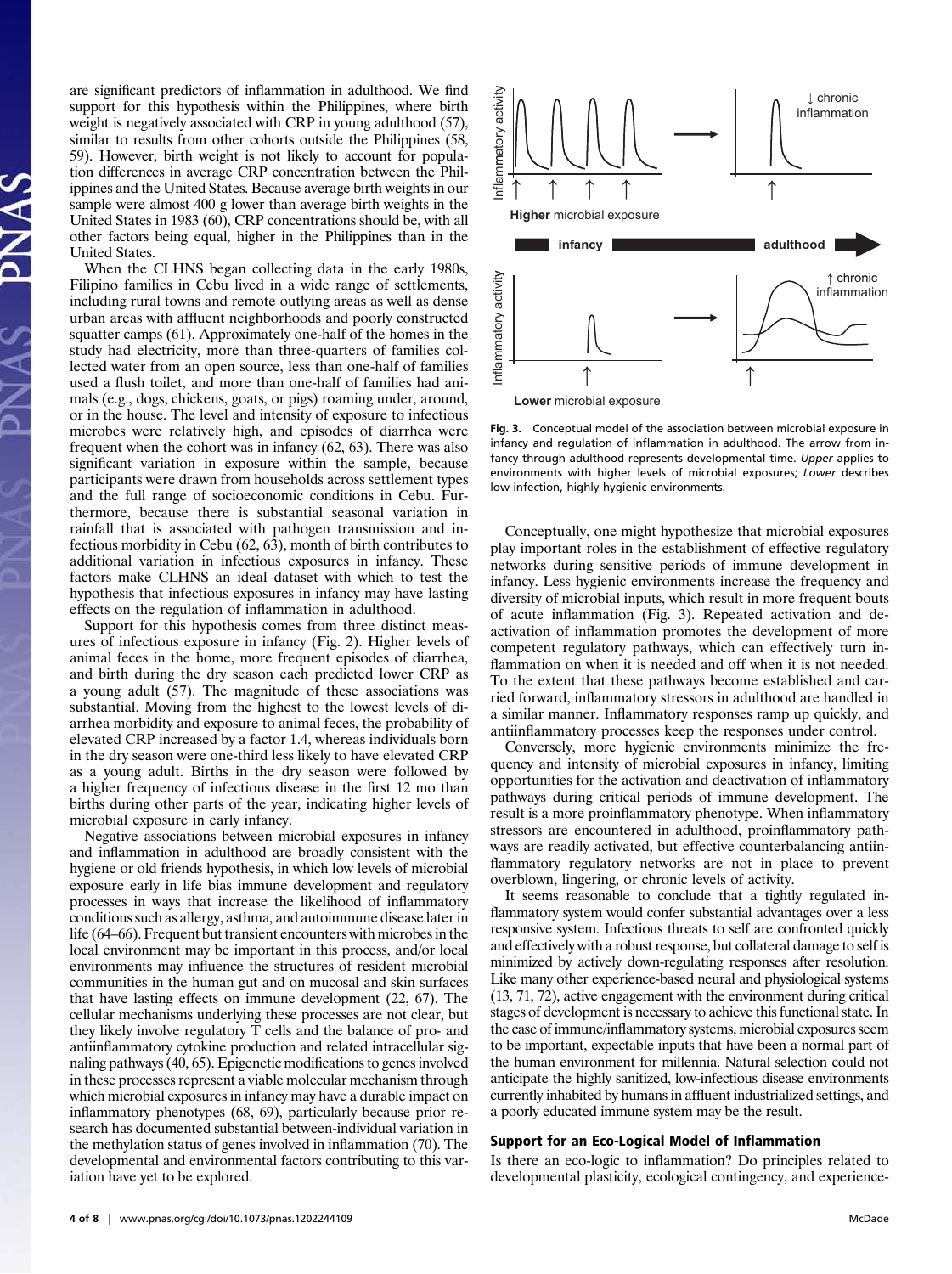based biology help resolve the paradox of low baseline CRP concentrations in high infectious disease environments? Might our understanding of how inflammation is regulated and how inflammation provides protection against some diseases but contributes to others be advanced by a comparative, developmental perspective that foregrounds ecological factors as drivers of functional variation?

Our findings from the Philippines point to early environmental factors as critical determinants of the dynamics of inflammation in adulthood, and circumstantial evidence for the importance of early microbial environments in shaping inflammatory phenotypes also comes from rising rates of allergic and autoimmune diseases over the past three decades, particularly among lowerincome nations, where rates of these diseases tend to increase after economic development (40, 42). One might also interpret the divergent patterns of association between body fat and CRP discussed above in this light. If effective antiinflammatory networks are in place in environments like the Philippines, then perhaps they provide a counterbalancing influence when proinflammatory pathways are activated by excess body fat.

However, more research on the levels and regulatory dynamics of inflammation across ecological and epidemiological settings is needed. To that end, we have conducted three additional studies in the Philippines and Ecuador that highlight variability in key inflammatory processes and provide additional support for the hypothesis that early environments shape the regulation of inflammation in adulthood.

Vaccine Responsiveness in Adolescence Predicts CRP in Young Adulthood. In 1998–1999, when members of the Cebu cohort were 14–15 y old, we administered a typhoid vaccine to a subset of study participants to investigate the long-term effects of early environments on immune function. We measured the antibody response to vaccination as a functional marker of immunocompetence, and we found that prenatal undernutrition and low infectious morbidity in infancy were both associated with reduced responses to vaccination (16).

Parallels between this study and our more recent analysis of the early-life predictors of CRP suggest that microbial and nutritional exposures may initiate a more fundamental shift in the development and regulation of immunity. We explored this possibility by investigating whether antibody response to vaccination in adolescence was associated with CRP measured 7 y later in young adulthood. The results were striking: median CRP was more than four times higher in 2005 among individuals who did not respond to the vaccine in 1998–1999 (73). For nonresponders, median CRP was 0.8 mg/L compared with 0.2 and 0.1 mg/L for mild and robust responders, respectively.

These results suggest that the same set of early-life nutritional and microbial exposures that promote the development of more robust antibody-mediated immune defenses also influence the pathways involved in the regulation of inflammation, resulting in lower levels of chronic low-grade inflammation in adulthood. An alternative possibility is that early environments have a direct effect on adaptive immune defenses only, with secondary consequences for inflammation, or that the negative association between vaccine responsiveness and CRP production represents a tradeoff in the allocation of resources to different subsystems of immune defenses during development (14).

Regardless of the particular pathways involved, these results underscore the role that environments in infancy play in shaping multiple aspects of an individual's immunophenotype, and they point to the importance of microbial exposures in promoting more robust specific immune defenses as well as lower levels of chronic inflammation. Conversely, nutritional deprivation during sensitive periods in infancy may impede these processes, aside from the level of microbial exposure.

No Evidence for Chronic Low-Grade Inflammation in Lowland Ecuador. The hypothesis that chronic inflammation contributes to diseases of aging depends on a model of inflammation in which individuals reliably differ in their level of inflammatory activity. Prior research on the biovariability of CRP has largely validated this assumption, with some individuals showing consistently higher CRP levels than others across multiple time points (74, 75). This pattern is apparent in the United States, but is a similar pattern evident in environments with higher levels of infectious disease? Are inflammatory pathways constantly activated because of a lifetime of exposure to infectious microbes, or have these exposures led to the development of more tightly controlled inflammatory responses?

We sought to answer these questions by documenting the pattern of CRP variability in lowland Ecuador (52). We collected blood samples from 52 adults over four weekly intervals, and during this time, almost two-thirds of the participants reported at least one episode of infectious disease. Several individuals had CRP> 3 mg/L at one time point, indicating high risk for CVD based on current consensus guidelines (7). However, no individual had CRP > 3 mg/L across two or more sampling intervals, and all but one individual produced CRP values < 1.5 mg/L during the course of the study. This pattern provides a striking contrast to prior analyses in the United States, where a subset of individuals has been shown to reliably produce clusters of high CRP values (74, 75).

These findings underscore the critical importance of multiple CRP measures across time in determining the prevalence of chronic inflammation, particularly in environments with high levels of acute inflammation caused by infectious exposures. A study in this environment measuring CRP at only one time point would be justified in concluding that several individuals had high-risk levels of inflammation, but it would have failed to observe that these same individuals would be categorized as low risk the next week.

The implications for study design are clear, but these results also provide compelling evidence for a distinct pattern of regulation that challenges some assumptions of the chronic low-grade inflammation perspective. Most importantly, we found no evidence for stable between-individual differences in chronic inflammation: Individuals who produced high CRP at one observation also produced exceptionally low values of CRP at other observations. This is a remarkable finding. Of the 52 adults in our study, prior research would lead us to predict that 17 individuals (approximately onethird) would have  $CRP > 3$  mg/L across all observations (7). How can it be that not a single individual had  $CRP > 3$  mg/L across even two or more time points?

IL-6 and perhaps other proinflammatory cytokines are likely involved in up-regulating CRP in response to acute challenges in lowland Ecuador. However, the results bring into relief what seems to be an efficient set of antiinflammatory pathways that turn these responses off and reduce CRP concentrations to very low baseline levels—levels not commonly observed in the United States. We speculate that this distinct pattern of CRP variability traces back to environmental exposures early in life during sensitive periods of immune development. In particular, infectious exposures during these periods may promote the development of regulatory networks—involving antiinflammatory cytokines and/ or intracellular signaling pathways—that can effectively downregulate inflammation to very low levels of activity.

Inflammatory Cytokine Concentrations Differ Across Populations. Consistent with the finding that concentrations of CRP are low in the Philippines, we have reported low concentrations of the proinflammatory cytokine IL-6 compared with prior research (76). The median concentration of 1.0 pg/mL in our sample is among the lowest on record for studies of healthy adults. Conversely and perhaps more importantly, we found exceptionally high concentrations of IL-10: the median concentration of 7.56 pg/mL is more than two times higher than the average baseline value from other studies of healthy adults. This antiinflammatory cytokine suppresses IL-6 production as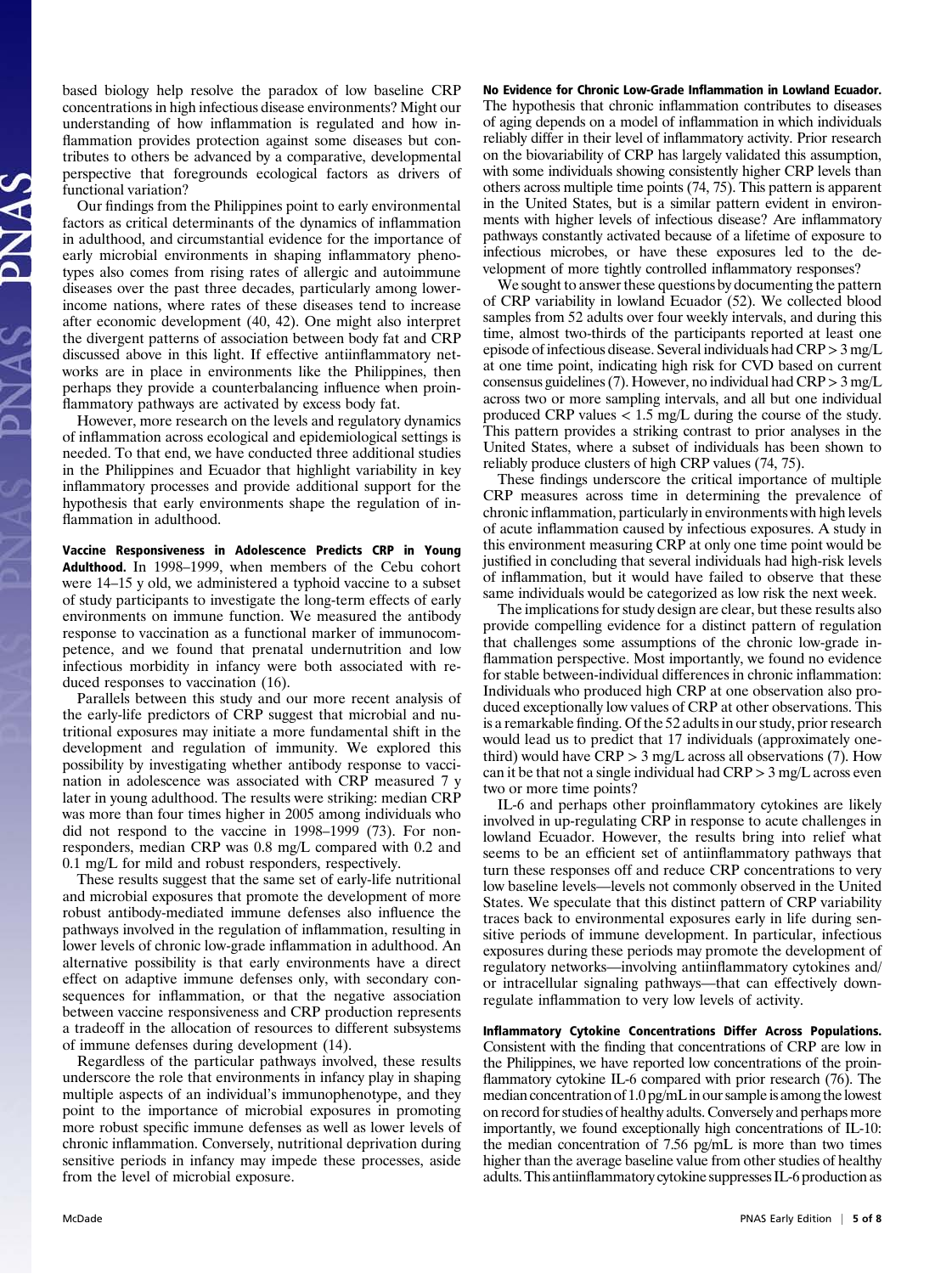well as other proinflammatory pathways (77), and lower concentrations of IL-10 have been associated with increased risk for chronic diseases (4, 78). This pattern of results provides additional evidence for meaningful variation in key aspects of inflammation across populations, and it suggests that the balance of pro- to antiinflammatory signaling may differ in the Philippines, perhaps explaining the exceptionally low concentrations of CRP (50, 57).

## Unanswered Questions and Directions for Future Research

If the main thesis of this paper is true, that environmental exposures early in development influence the dynamics of inflammation in adulthood, then the implications for scientific and clinical understandings of the links among environments, inflammation, and disease may be substantial. This section poses three questions for future research that may represent particularly productive applications of an eco-logical model of inflammation.

### Do Early Environments Moderate the Effect of Inflammatory Stressors

in Adulthood? In the absence of inflammatory stimuli in adulthood, individual differences in regulatory dynamics may have little consequence. However, in the presence of activation, significant differences in patterns or levels of response may emerge. Individual differences in inflammatory phenotype may, therefore, be the key outcome of early environmental exposures, with the level of inflammation and its consequences for health emerging in interaction with inflammatory stimuli in adulthood. Analogous interactions have been reported for other physiological systems, pointing to a more generalized impact of environments early in development in calibrating set points for later responsiveness and function (71).

If early environments moderate the impact of current environments on inflammation, then additional explanatory power may be achieved by explicitly modeling these interactions. For example, perceived psychosocial stressors and depressive symptoms have been positively associated with CRP in the United States (79, 80). Might the effect of stressors on inflammation be modified by prenatal nutritional environments or the intensity of microbial exposure in infancy? Interaction terms or stratified analyses could be applied to test these hypotheses, and based on our results from the Philippines and Ecuador, one might expect that the association between psychosocial stressors and chronic inflammation would be strongest for individuals with lower birth weights or lower levels of microbial exposure in infancy. Recent studies indicating that childhood adversity modifies inflammatory responses to stressors later in life suggest that this life-course approach may be a particularly productive direction for future research (81–83).

Is Inflammation Associated with CVD in High-Infectious Disease Environments? The hypothesis that chronic inflammation contributes to CVD as well as other diseases of aging is not without its skeptics (84, 85), but it has generated considerable empirical support (3–5). However, the vast majority of this support comes from research conducted in affluent settings, where rates of infectious diseases are low and levels of overweight and obesity are high. To the extent that environments like lowland Ecuador and the Philippines represent an infectious disease ecology that was more common globally in the past than today, chronic inflammation might be labeled a disease of affluence, a problem that is unusual by historical standards and has only emerged recently in postepidemiologic transition populations like the United States. Furthermore, if microbial exposures represent normative ecological inputs that guide the development of several immune processes, including the regulation of inflammation, then it is reasonable to hypothesize that rising rates of CVD and diabetes globally are not just a product of the nutrition transition, but also caused, in part, by regimens of hygiene and changes in lifestyle that have reduced the intensity and diversity of microbial exposures to levels not experienced previously in the history of the human species. The work by Raison et al. (86)—drawing on the cytokine theory of depressionhas proposed a similar framework for explaining recent increases in major depressive disorder in high-income nations.

It remains to be seen if a pattern of frequent but acute activation of inflammation—similar to the pattern that we documented in Ecuador—is associated with elevated CVD risk. However, given that acute spikes in CRP were followed by very low levels of CRP, it seems possible that the regulatory dynamics of this inflammatory phenotype are distinct and do not contribute to the initiation or progression of CVD. Consistent with this interpretation, a recent study in rural lowland Bolivia failed to detect a significant cross-sectional association between CRP and atherosclerosis, despite high concentrations of CRP (87). It will be important for future research in international settings to collect multiple measures of CRP (as well as other inflammatory mediators) across time to differentiate acute from chronic inflammation, and to determine whether inflammation contributes to diseases of aging only when it transitions to a more chronic state. These studies should also reveal the ecological and lifestyle factors that bring on this transition in inflammatory phenotype.

Is Inflammation During Gestation a Mechanism Involved in the Intergenerational Transmission of Health? Inflammatory processes are a normative part of human reproduction, playing important roles in ovulation, implantation, gestation, and parturition. For example, CRP is elevated slightly among healthy pregnant women, but dysregulated inflammatory states contribute to preterm delivery and fetal growth restriction (88, 89). The regulation of inflammation during gestation is, therefore, an important determinant of preterm delivery and birth weight, which in turn, has implications for physiological function and health of offspring that last into adulthood. Indeed, current research on the developmental origins of health and disease focuses on the prenatal environment as a critical determinant of cardiovascular and metabolic disease risk in adulthood, and any factor influencing maternal physiology—and by extension, the earliest environment of the next generation—has the potential to have effects that reach into that next generation (90). Inflammation represents a plausible biological mechanism contributing to this cycle, but the factors that influence the regulation of inflammation during pregnancy are not known.

We and others have shown that individuals who were born small have elevated inflammation as adults (33, 57–59). If early environments shape inflammation in adulthood, one might hypothesize that the prenatal environment experienced by a woman will be an important determinant of how she regulates inflammation when she becomes pregnant. Similarly, microbial exposures in infancy and psychosocial stressors in childhood may shape the inflammatory milieu during gestation, with potential effects on the developing fetus. Together, these lines of research motivate additional investigation into inflammation as a potential mechanism for linking environments and health across generations.

#### Conclusion

Is inflammation a silent killer? Perhaps. However, it is worth asking when in human history and where around the world inflammation has become implicated in the pathophysiology of chronic degenerative diseases. A comparative human biological approach reveals substantial variation in the level and dynamics of inflammation within and across populations, and it points to ecological factors during development as key contributors to this variation. It also reminds us that inflammation plays a central role in innate defenses against infectious disease, even as current research tends to focus on chronic inflammation and diseases of aging. Hopefully, consideration of the eco-logics of inflammation will point to promising directions for future research that advances our understanding of this important physiological system and translates into novel approaches to the prevention and treatment of disease.

ACKNOWLEDGMENTS. This work was supported by National Science Foundation Grant BCS-1027687 and National Institutes of Health Grants R01 HL085144 and 5 R01 TW05596.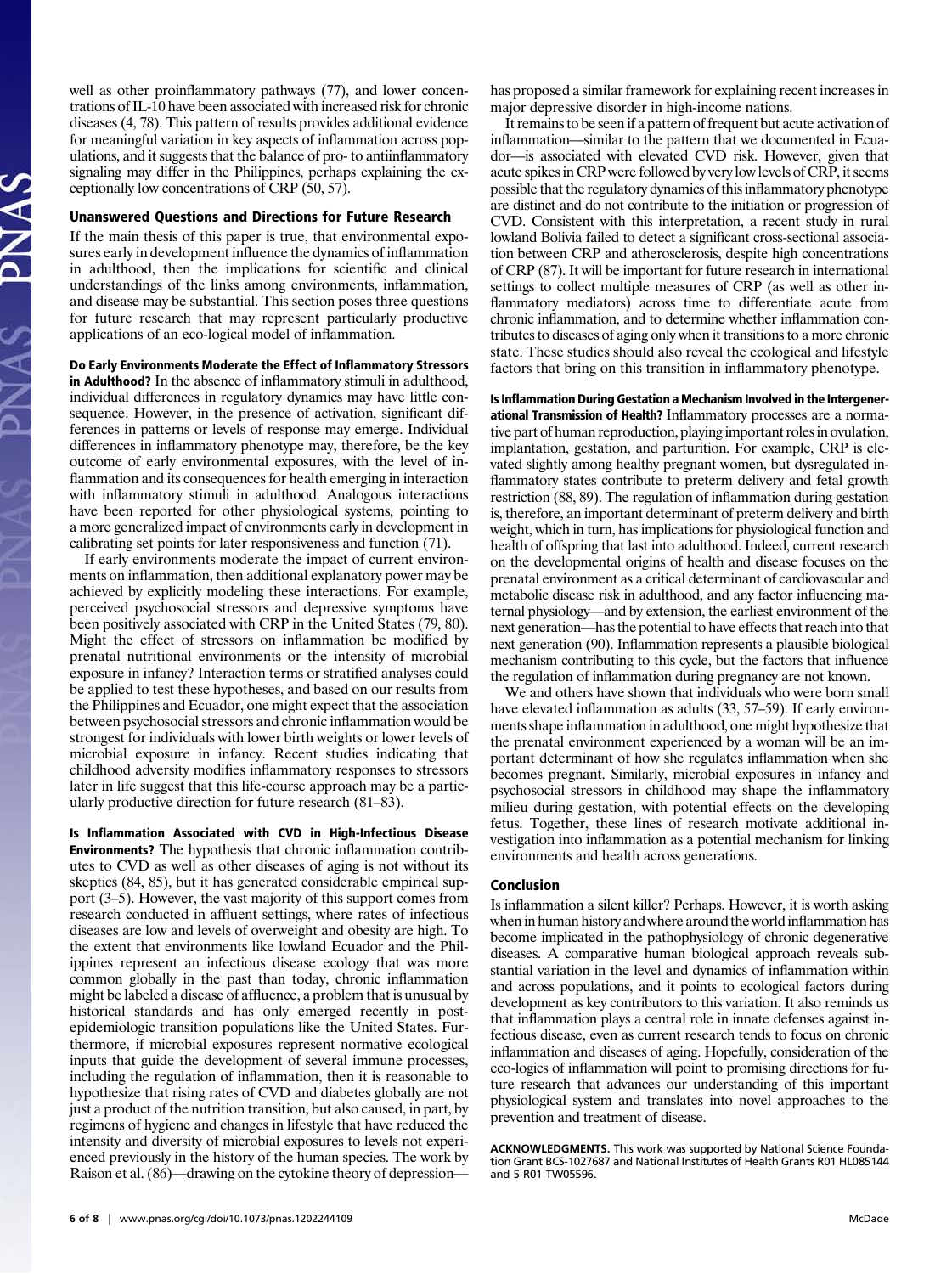- 1. Gorman C, Park A, Dell K (February 23, 2004) The fires within. Time, [www.time.com/](http://www.time.com/time/magazine/article/0,9171,993419,00.html) [time/magazine/article/0,9171,993419,00.html.](http://www.time.com/time/magazine/article/0,9171,993419,00.html)
- 2. Black S, Kushner I, Samols D (2004) C-reactive protein. J Biol Chem 279:48487–48490.
- 3. Ridker PM, Buring JE, Cook NR, Rifai N (2003) C-reactive protein, the metabolic syndrome, and risk of incident cardiovascular events: An 8-year follow-up of 14 719 initially healthy American women. Circulation 107:391–397.
- 4. Pradhan AD, Manson JE, Rifai N, Buring JE, Ridker PM (2001) C-reactive protein, interleukin 6, and risk of developing type 2 diabetes mellitus. JAMA 286:327–334.
- 5. Kuo H-K, Bean JF, Yen C-J, Leveille SG (2006) Linking C-reactive protein to late-life disability in the National Health and Nutrition Examination Survey (NHANES) 1999- 2002. J Gerontol A Biol Sci Med Sci 61:380–387.
- 6. Jenny NS, et al. (2007) Inflammation biomarkers and near-term death in older men. Am J Epidemiol 165:684–695.
- 7. Pearson TA, et al. (2003) Markers of inflammation and cardiovascular disease: Application to clinical and public health practice: A statement for healthcare professionals from the Centers for Disease Control and Prevention and the American Heart Association. Circulation 107:499–511.
- 8. Rather LJ (1971) Disturbance of function (functio laesa): The legendary fifth cardinal sign of inflammation, added by Galen to the four cardinal signs of Celsus. Bull N Y Acad Med 47:303–322.
- 9. Paul WE, ed (2008) Fundamental Immunology (Lippincott Williams & Wilkins, Philadelphia), 6th Ed.
- 10. Filteau SM, et al. (1995) Vitamin A supplementation, morbidity, and serum acutephase proteins in young Ghanaian children. Am J Clin Nutr 62:434–438.
- 11. Rousham EK, Northrop-Clewes CA, Lunn PG (1998) Maternal reports of child illness and the biochemical status of the child: The use of morbidity interviews in rural Bangladesh. Br J Nutr 80:451–456.
- 12. Tillett WS, Francis T (1930) Serological reactions in pneumonia with a non-protein somatic fraction of pneumococcus. J Exp Med 52:561-571.
- 13. Changeux JP (1985) Neuronal Man: The Biology of Mind (Oxford Univ Press, Oxford). 14. McDade TW (2003) Life history theory and the immune system: Steps toward a human
- ecological immunology. Am J Phys Anthropol Suppl 37:100–125.
- 15. McDade TW, Worthman CM (1999) Evolutionary process and the ecology of human immune function. Am J Hum Biol 11:705–717.
- 16. McDade TW, Beck MA, Kuzawa CW, Adair LS (2001) Prenatal undernutrition, postnatal environments, and antibody response to vaccination in adolescence. Am J Clin Nutr 74:543–548.
- 17. Matricardi PM, et al. (2000) Exposure to foodborne and orofecal microbes versus airborne viruses in relation to atopy and allergic asthma: Epidemiological study. BMJ 320:412–417.
- 18. McDade TW, Kuzawa CW, Adair LS, Beck MA (2004) Prenatal and early postnatal environments are significant predictors of total immunoglobulin E concentration in Filipino adolescents. Clin Exp Allergy 34:44–50.
- 19. Shirakawa T, Enomoto T, Shimazu S, Hopkin JM (1997) The inverse association between tuberculin responses and atopic disorder. Science 275:77–79.
- 20. Strachan DP (1989) Hay fever, hygiene, and household size. BMJ 299:1259–1260.
- 21. Garn H, Renz H (2007) Epidemiological and immunological evidence for the hygiene hypothesis. Immunobiology 212:441–452.
- 22. Round JL, Mazmanian SK (2009) The gut microbiota shapes intestinal immune responses during health and disease. Nat Rev Immunol 9:313–323.
- 23. McDade TW, Beck MA, Kuzawa CW, Adair LS (2001) Prenatal undernutrition and postnatal growth are associated with adolescent thymic function. J Nutr 131: 1225–1231.
- 24. Chandra RK (1975) Antibody formation in first and second generation offspring of nutritionally deprived rats. Science 190:289–290.
- 25. Beach RS, Gershwin ME, Hurley LS (1982) Gestational zinc deprivation in mice: Persistence of immunodeficiency for three generations. Science 218:469–471.
- 26. McDade TW (2005) The ecologies of human immune function. Annu Rev Anthropol 34:495–521.
- 27. Segerstrom SC (2010) Resources, stress, and immunity: An ecological perspective on human psychoneuroimmunology. Ann Behav Med 40:114–125.
- 28. Birmaher B, et al. (1994) Cellular immunity in depressed, conduct disorder, and normal adolescents: Role of adverse life events. J Am Acad Child Adolesc Psychiatry 33: 671–678.
- 29. Boyce WT, et al. (1993) Immunologic changes occurring at kindergarten entry predict respiratory illnesses after the Loma Prieta earthquake. J Dev Behav Pediatr 14: 296–303.
- 30. McDade TW (2002) Status incongruity in Samoan youth: A biocultural analysis of culture change, stress, and immune function. Med Anthropol Q 16:123–150.
- 31. Coe CL, Kramer M, Kirschbaum C, Netter P, Fuchs E (2002) Prenatal stress diminishes the cytokine response of leukocytes to endotoxin stimulation in juvenile rhesus monkeys. J Clin Endocrinol Metab 87:675–681.
- 32. Coe CL, Lubach GR, Ershler WB, Klopp RG (1989) Influence of early rearing on lymphocyte proliferation responses in juvenile rhesus monkeys. Brain Behav Immun 3: 47–60.
- 33. Danese A, Pariante CM, Caspi A, Taylor A, Poulton R (2007) Childhood maltreatment predicts adult inflammation in a life-course study. Proc Natl Acad Sci USA 104: 1319–1324.
- 34. Shirtcliff EA, Coe CL, Pollak SD (2009) Early childhood stress is associated with elevated antibody levels to herpes simplex virus type 1. Proc Natl Acad Sci USA 106: 2963–2967.
- 35. Taylor SE, Lehman BJ, Kiefe CI, Seeman TE (2006) Relationship of early life stress and psychological functioning to adult C-reactive protein in the coronary artery risk development in young adults study. Biol Psychiatry 60:819–824.
- 36. Miller GE, et al. (2009) Low early-life social class leaves a biological residue manifested by decreased glucocorticoid and increased proinflammatory signaling. Proc Natl Acad Sci USA 106:14716–14721.
- 37. Lochmiller RL, Deerenberg C (2000) Trade-offs in evolutionary immunology: Just what is the cost of immunity? Oikos 88:87–98.
- 38. Finch CE (2006) Infection, inflammation, height, and longevity. Proc Natl Acad Sci USA 103:498–503.
- 39. Barrett RL, Kuzawa CW, McDade TW, Armelagos GJ (1998) Emerging and re-emerging infectious diseases: The third epidemiological transition. Annu Rev Anthropol 27: 247–271.
- 40. Rook GA, et al. (2004) Mycobacteria and other environmental organisms as immunomodulators for immunoregulatory disorders. Springer Semin Immunopathol 25: 237–255.
- 41. Gurven M, Kaplan H, Winking J, Finch C, Crimmins EM (2008) Aging and inflammation in two epidemiological worlds. J Gerontol A Biol Sci Med Sci 63:196–199.
- 42. Lisciandro JG, van den Biggelaar AH (2010) Neonatal immune function and inflammatory illnesses in later life: Lessons to be learnt from the developing world? Clin Exp Allergy 40:1719–1731.
- 43. Adair LS (2004) Dramatic rise in overweight and obesity in adult filipino women and risk of hypertension. Obes Res 12:1335–1341.
- 44. Tanchoco CC, Cruz AJ, Duante CA, Litonjua AD (2003) Prevalence of metabolic syndrome among Filipino adults aged 20 years and over. Asia Pac J Clin Nutr 12:271–276.
- 45. WHO (2006) Mortality Country Fact Sheet 2006 (World Health Organization) (WHO, Geneva).
- 46. Descola P (1996) The Spears of Twilight: Life and Death in the Amazon Jungle (New York Press, New York).
- 47. WHO (2011) Life tables for WHO member states. World Health Statistics (WHO, Geneva).
- 48. Kuang-Yao Pan W, Erlien C, Bilsborrow RE (2010) Morbidity and mortality disparities among colonist and indigenous populations in the Ecuadorian Amazon. Soc Sci Med 70:401–411.
- 49. Liebert MA, et al. (2010) The implications of varying degrees of market integration on blood pressure, glucose, cholesterol, and triglyceride levels in an indigenous lowland Ecuadorian population. Am J Hum Biol 22:260.
- 50. McDade TW, Rutherford JN, Adair L, Kuzawa C (2009) Population differences in associations between C-reactive protein concentration and adiposity: Comparison of young adults in the Philippines and the United States. Am J Clin Nutr 89:1237–1245.
- 51. McDade TW, Rutherford JN, Adair L, Kuzawa C (2008) Adiposity and pathogen exposure predict C-reactive protein in Filipino women. J Nutr 138:2442–2447.
- 52. McDade TW, et al. (2012) Analysis of variability of high sensitivity C-reactive protein in lowland Ecuador reveals no evidence of chronic low-grade inflammation. Am J Hum Biol 24:675–681.
- 53. Schäffler A, Müller-Ladner U, Schölmerich J, Büchler C (2006) Role of adipose tissue as an inflammatory organ in human diseases. Endocr Rev 27:449–467.
- 54. Ridker PM, et al. (2008) Loci related to metabolic-syndrome pathways including LEPR, HNF1A, IL6R, and GCKR associate with plasma C-reactive protein: The Women's Genome Health Study. Am J Hum Genet 82:1185–1192.
- 55. Wu Y, et al. (2012) Genome-wide association with C-reactive protein levels in CLHNS: Evidence for the CRP and HNF1A loci and their interaction with exposure to a pathogenic environment. Inflammation 35:574–583.
- 56. Curocichin G, et al. (2011) Single-nucleotide polymorphisms at five loci are associated with C-reactive protein levels in a cohort of Filipino young adults. J Hum Genet 56: 823–827.
- 57. McDade TW, Rutherford J, Adair L, Kuzawa CW (2010) Early origins of inflammation: Microbial exposures in infancy predict lower levels of C-reactive protein in adulthood. Proc Biol Sci 277:1129–1137.
- 58. Sattar N, et al. (2004) Inverse association between birth weight and C-reactive protein concentrations in the MIDSPAN Family Study. Arterioscler Thromb Vasc Biol 24: 583–587.
- 59. Tzoulaki I, et al. (2008) Size at birth, weight gain over the life course, and low-grade inflammation in young adulthood: Northern Finland 1966 Birth Cohort study. Eur Heart J 29:1049–1056.
- 60. National Center for Health Statistics (1987) Natality, Vital Statistics of the United States, 1983 (Public Health Service, Government Printing Office, Washington, DC), Vol 1.
- 61. Adair LS, et al. (2011) Cohort profile: The Cebu longitudinal health and nutrition survey. Int J Epidemiol 40:619-625.
- 62. Moe CL, Sobsey MD, Samsa GP, Mesolo V (1991) Bacterial indicators of risk of diarrhoeal disease from drinking-water in the Philippines. Bull World Health Organ 69: 305–317.
- 63. VanDerslice J, Popkin B, Briscoe J (1994) Drinking-water quality, sanitation, and breast-feeding: Their interactive effects on infant health. Bull World Health Organ 72: 589–601.
- 64. Rook GAW, Stanford JL (1998) Give us this day our daily germs. Immunol Today 19: 113–116.
- 65. Yazdanbakhsh M, Kremsner PG, van Ree R (2002) Allergy, parasites, and the hygiene hypothesis. Science 296:490–494.
- 66. Radon K, et al. (2007) Contact with farm animals in early life and juvenile inflammatory bowel disease: A case-control study. Pediatrics 120:354–361.
- 67. Martin R, et al. (2010) Early life: Gut microbiota and immune development in infancy. Benef Microbes 1:367–382.
- 68. Meaney MJ (2010) Epigenetics and the biological definition of gene x environment interactions. Child Dev 81:41–79.
- 69. Waterland RA, Michels KB (2007) Epigenetic epidemiology of the developmental origins hypothesis. Annu Rev Nutr 27:363–388.